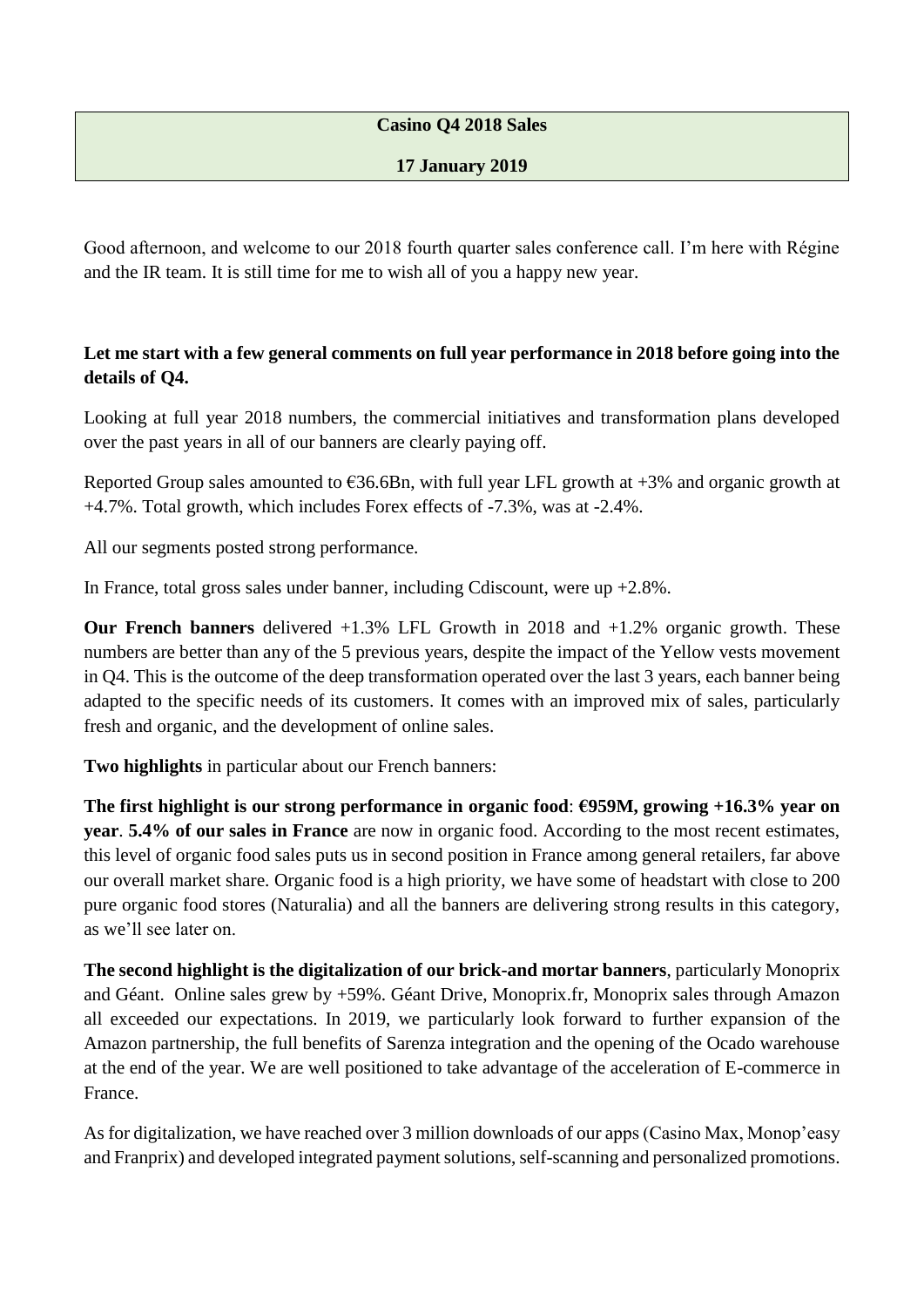Our advance in digital solutions, and our omnicanal integration of Cdiscount corners in Hypermarkets, are part of the attractiveness of our banner for our customers and our franchises.

Overall, including Cdiscount, the share of online sales in our French business stands at 18% in 2018.

**This leads me to Cdiscount:** it had  $+9.3\%$  GMV organic growth this year, accelerating quarter after quarter. This growth came with an improved mix of marketplace vs. own sales, and the expansion of B2C activities. Both are key to the Cdiscount's continued improvement in profitability.

**Three key numbers**, to illustrate the **overall trend of profitable growth at Cdiscount** this year:

**Fulfillment by Cdiscount**, a key driver to the growth of marketplace, grew **+63%.**

**Cdiscount à Volonté**, our loyalty program, enjoyed a **+23% growth of its membership** with a new enriched package at  $\epsilon$ 29 (instead of  $\epsilon$ 19).

**Monetization initiatives** grew **+23%,** delivering **€64M** of revenues.

Finally, **Latam Retail:** FY sales were up **+4.5% LFL and +8.9% in organic**, with the success of commercial turnarounds of Hypermarkets in both our listed companies and the continued excellent performance of the Cash&Carry model.

In Brazil, FY growth stood at +10.7% with the strong recovery at Multivarejo and the continuation of Assai's success (+23% year on year). Exito has also shown continuous improvement in its sales trends as well as growing margins quarter after quarter. In both companies, the foundations have been laid for continued, sustainable and profitable growth, with the transformation of hypermarkets and the development of new formats such as Compre Bêm in Brazil and Surtimayorista in Colombia.

**Before getting to Q4 sales, a few words about our FY results**. The books are being closed as we speak, and this call is meant to present the sales number. The detailed results will be presented at our annual results presentation in March. So I won't get into any details during this call.

Since the Yellow vests movement had a significant impact on the overall retail market in France, observers are, understandably, waiting for some first numbers about our results. Hence, I may already confirm, based on our first snapshot, that our Retail EBIT growth in France should be at least 10%. We had, as you remember, very good results in H1, excellent sales in Q3 and we are also developing our B2B business (data and energy in particular) all of which should allow us to meet our target despite the impact of the Yellow Vests movement.

I can also confirm that we should meet our net debt target reduction of €1Bn in France, despite the impact of this movement on sales.

As for our Group results, our listed subsidiaries will publish their detailed numbers in February. Based on the information that we have, I can already confirm that our targets for Group EBIT growth should be met as well.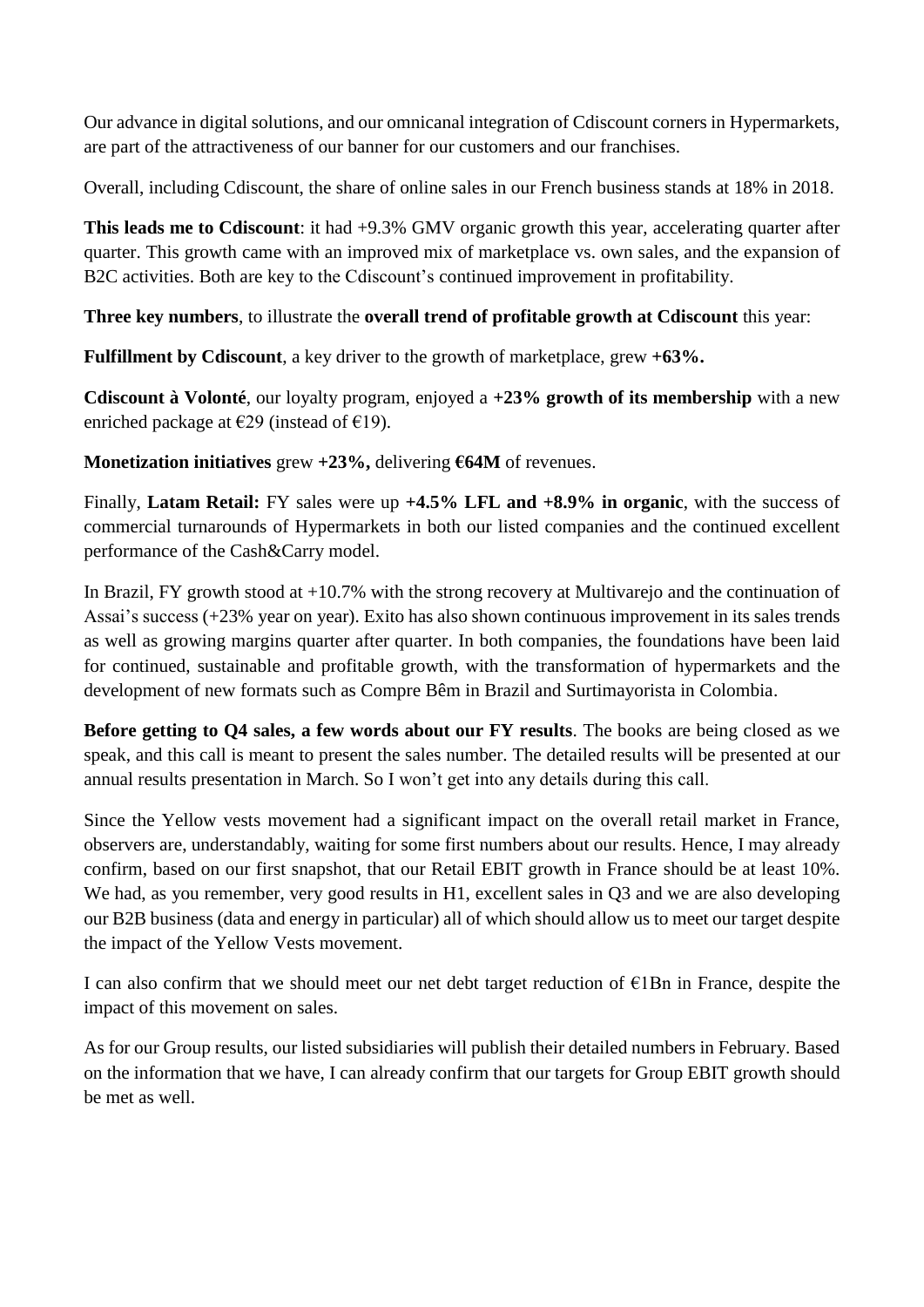**After these comments on FY 2018, I will now turn to the detail of Q4 sales numbers. Group sales were at +5.1% in organic and +3.6% in LFL. Total sales, including -5.4% Forex effects, were +0.2%.** During the previous quarters, total sales were negative due to Forex effects – that is no longer the case.

Now turning to the detailed sales by segment reporting and banner.

**First, let's look at France.** Total sales stood at +1.4%, LFL at +0.5% and organic at +0.2%. These numbers include the impact of the yellow vest movement, which mostly explains the slowdown compared to Q3. **We estimate the impact of the movement at about €50M in sales**, that is, around 1% in LFL. So the underlying trend is close to the numbers published in Q3.

The impact of the movement was mostly felt at Géant, with around 30% of stores touched by significant blockades. There was also some impact at Monoprix and Franprix due to demonstrations on Saturdays and a reduction in tourism in Paris at the end of December, and finally a slight impact in Supermarkets where around 15% of the stores were somehow affected.

Going through the different banners:

**Monoprix** had +0.5% in LFL and organic growth this quarter. We estimate the direct impact of the demonstrations in Paris at -0.5%, with more impact on textile than on food. Food sales were up +1.9% despite the impact of the demonstrations, and organic food sales posted a solid +13%. In organic food, Monoprix benefits from its experience with Naturalia, which now has 188 opened stores (25 stores opened over the year and 9 during this last quarter).

Online sales at Monoprix grew double digit this quarter as the previous ones. 11% of Monoprix sales are now omnicanal. The Amazon Prime partnership continues to deliver beyond expectations and textile sales on Monoprix.fr had a very strong showing, which is a first effect of the integration of Sarenza. Finally Monop'Easy the mobile app which includes a payment and a self-scanning solutions, has been deployed in all the stores. It will help Monoprix enhance its customers relationships and also deliver savings – such as the suppression of 30 million paper catalogues that was recently announced.

**Casino Supermarkets** grew +0.8% in LFL and +1.1% in organic growth, including 3 new franchises. Overall, social unrest had an impact on 15% of the stores, and some positive spillover effects on others. Total impact of the movement was around -0.5%. Organic food performance was particularly good at +20%. The banner continues to innovate with the opening of 24/7 store in Lyon, after the successful start of our "Le 4" flagship in Paris. And the Casino Max App (used in Casino Supermarkets, Géant and Proximity) has now been downloaded 1.8 million times.

**Franprix** LFL were stable this quarter, slowing down compared to Q3 due to the reduction of tourism flow in December. Trafic was positive, around +1% including in Paris. Organic food grew double digit. One important category which is a priority of the banner had a very strong showing: catering and snacking, growing  $+21\%$  in O4. And the banner keeps innovating, with 55 stores able to open without staff part of the week and more than 1 million downloads of its app – which allows customers in Paris to be delivered at home or at the office in less than 40 minutes.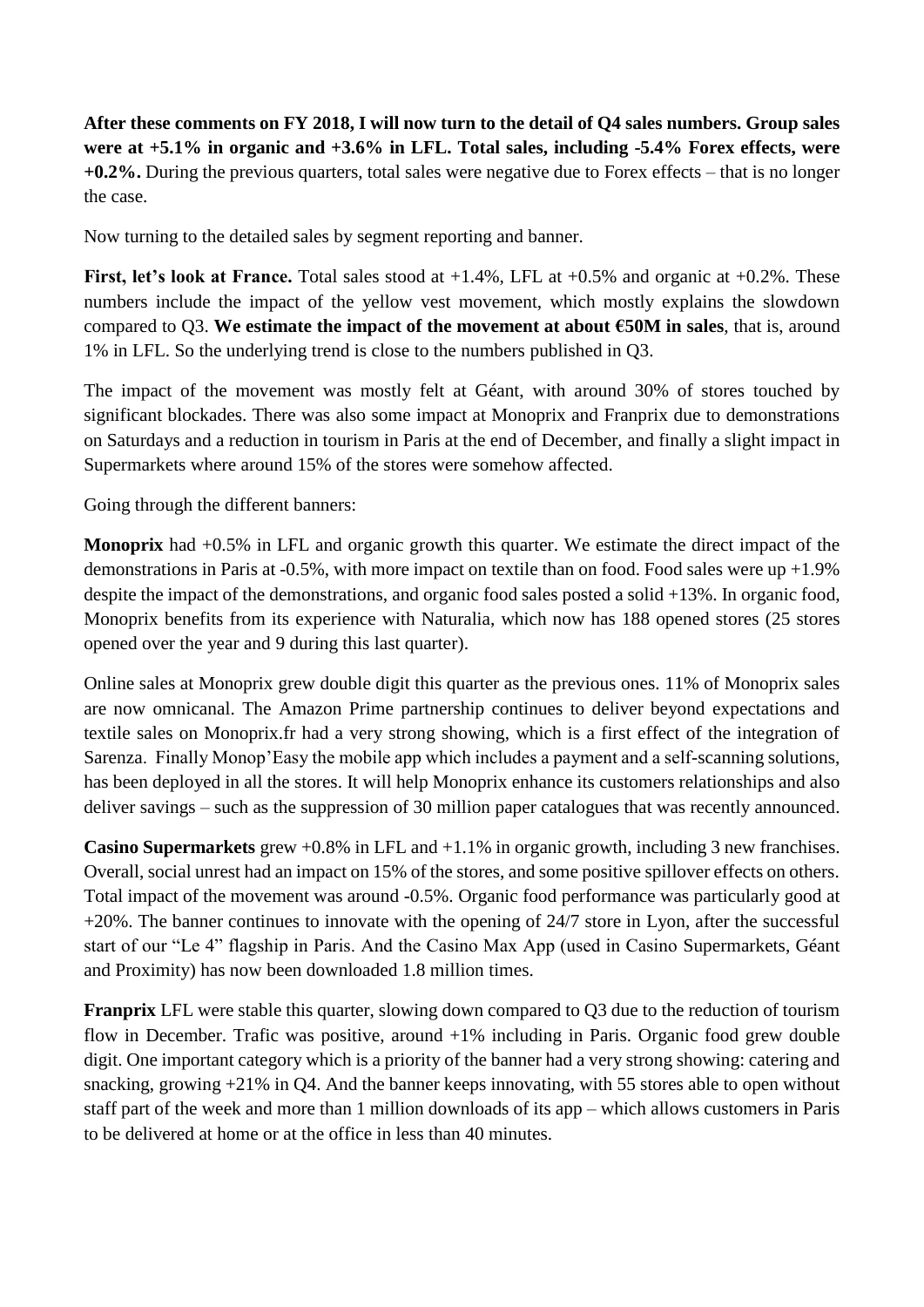**Géant hypermarkets** showed quite a remarkable resilience, with LFL sales stable and growing +0.3% organically. This can be explained by the geographic positioning of most of the stores. Aside from the 30% of stores affected by the demonstrations (mostly in rural and suburban areas), LFL stood at +2%, consistent with previous trends. The quality of fresh and organic products has continued to produce excellent results with organic food sales growing +20%. We also saw an acceleration of Ecommerce during this quarter, with Drive-through sales at  $+24\%$ . And once again the 50% of stores equipped with Cdiscount corners strongly outperformed, both in food and non-food.

In **Convenience stores,** LFL was +2.5% and organic growth +5.3%. Franchise stores now represent 84% of the banner and continue to deliver strong LFL at +3%. Growth was driven in particular by high double-digit growth in organic food, the result of the renewed commercial policy in place for the last few quarters. This format is now on a strong footing, after our consistent optimization of the network over the past few years.

Lastly **Leader Price** had good LFL performance at +2.1%. We now have 112 stores under the Next concept with a particular focus on fresh and organic food. They contribute to the excellent growth of fruits&vegetables at +27% in Q4, after a continuous acceleration this year. Organic sales registered the impact of the closure of non-performing stores, which will contribute to improved results quarter after quarter.

A few words about **GreenYellow**, our solar panel and energy-saving company, for which there has been strong interest recently. Its contribution to sales is marginal since its activities are mainly recorded as other revenues, but I think it is worthy to mention commercial developments this quarter with the signature of a number contracts in Brazil, Thaïland and Madagascar for a total of 76 MWp. This is to be compared to 190 MWp developed to date – we clearly see the acceleration of growth. Their new JV with Engie is now operational and should deploy at least 50 MWp next year.

As for its energy savings business, it is also growing fast with one recent notable example: GreenYellow has signed an exclusive contract with AccorHotels to assist them in the optimization of energy costs in its 1400 hotels in France.

Overall we are very optimistic about the development of GreenYellow on this high-growth market in the coming years.

Moving to **Cdiscount**. It had another strong quarter, with +11.9% GMV. A record-breaking performance was registered on Black Friday with €57M GMV in one day. Mobile sales, a key measure of customer reach, were at 47% of total sales this quarter.

New services have been successfully launched such as Cdiscount Voyage (travel agency, +51% compared to the previous quarter), Cdiscount Energie oil offer, Cdiscount Billeterie (ticketing) launched at the end of Q3. These new services offer the opportunity to engage customers on a regular basis and contribute to the increased loyalty – at the same time they contribute to the higher share of pure commissions in Cdiscount revenues.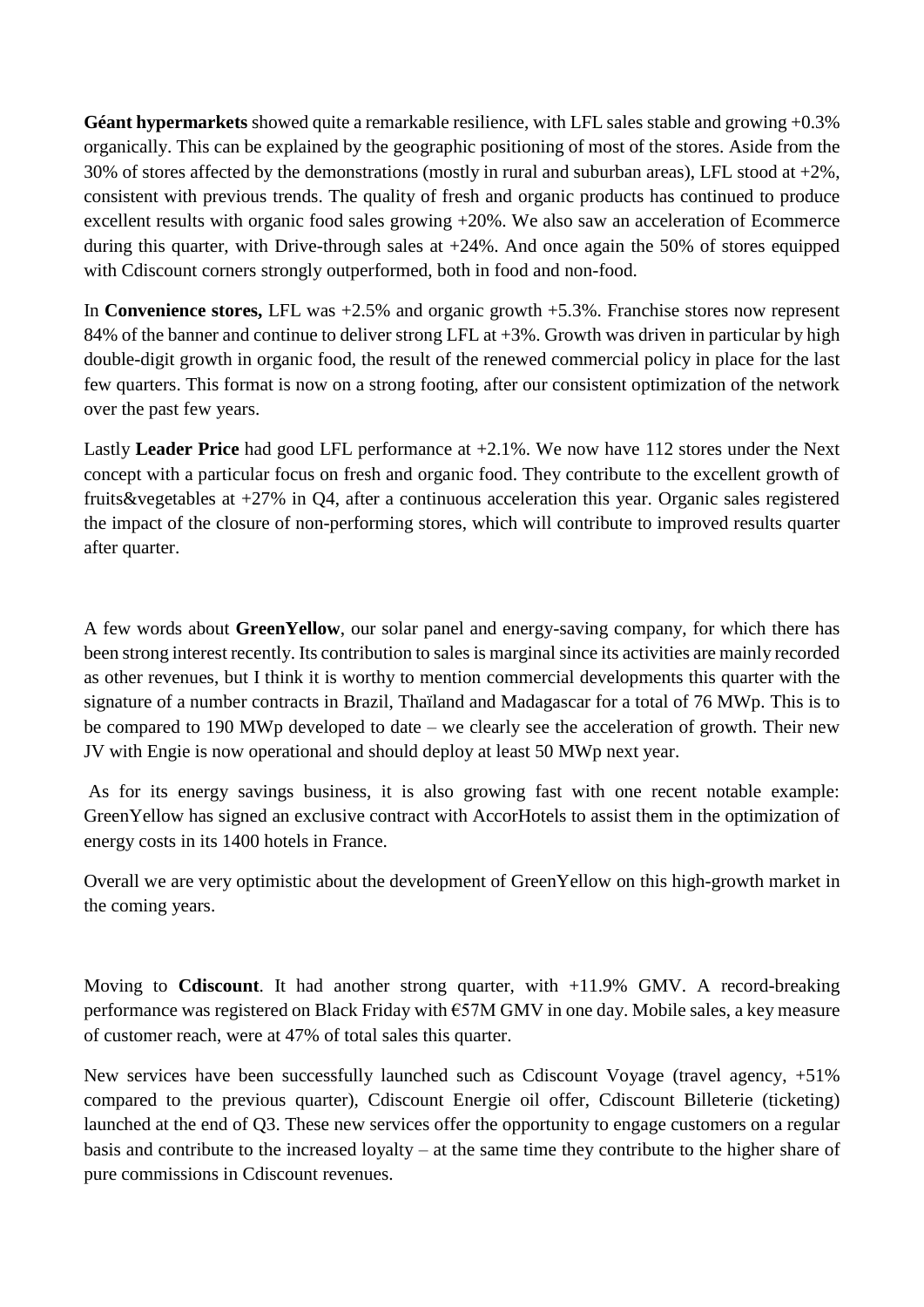And the marketplace development has continued – there are now 48 million products available on the marketplace, growing +37% vs. last year, and the share of marketplace in total GMV keeps growing compared to the previous year, quarter after quarter.

Finally, we have seen this year a consistent expansion of financial services, notably credit card issuance and fast consumer credit, our so-called "Coup de Pouce" offer which grew +67%.

Overall, this quarter concluded a dynamic and successful year for Cdiscount which is now firmly on a path to profitable growth.

I will now turn to our **Latam** operations. GPA has already published its detailed sales numbers, while Exito will publish its annual results in February. So I will just highlight the main takeaways.

As a whole, the Latam Retail segment grew +10.4% in organic and +6% LFL, accelerating on the back of an excellent Q3. Forex effects were still negative at -12.1%. We expect these effects to subside this year, from Q2 2019 with current market expectations.

**In Brazil**, total sales grew by  $+12\%$  in organic and  $+6.9\%$  in LFL, driven by the continued excellent performance of Assai and a new quarter of improvement in all of Multivarejo banners.

Assai now represents 48% of GPA sales and has opened its  $144<sup>th</sup>$  store, after 10 new openings this quarter. Its organic growth was at 23.3% in Q4, the same excellent pace as previous quarters. Expansion has been particularly successful: stores opened in the last 12 months have recorded the best sales performance per square meter in the past 5 years. Same-store sales were at +9.7%, with continuous gains in volume and customer traffic.

**Multivarejo** showed strong sales dynamic in all of its banners, with +4.8 % in LFL.

Two particular highlights on Multivarejo:

First, the roll-out of private label brands has accelerated with over 500 new products. Private label penetration has increased by 100bps since October, reaching 11.5%. GPA plans to keep increasing that rate, targeting 20% by 2020. It is a strong contributor to margin expansion.

Second, digital transformation. Meu Desconto App reached more than 7,5 million downloads. We now have 40% of the identified sales made by customers who use the app, and their average monthly spending is more than double that of other customers.

All Multivarejo banners had a strong showing in Q4. Hypermarkets have been on a successful turnaround since Q2 and kept growing in food and non-food, with a particular focus on the quality of perishable products. Supermarkets accelerated their turnaround, with double-digit growth in the new formats Mercado Extra and Compre Bêm. 36 stores have been converted to these successful formats.

Sales at our premium stores Pao de Acucar accelerated with the impact of renovations and increased loyalty.